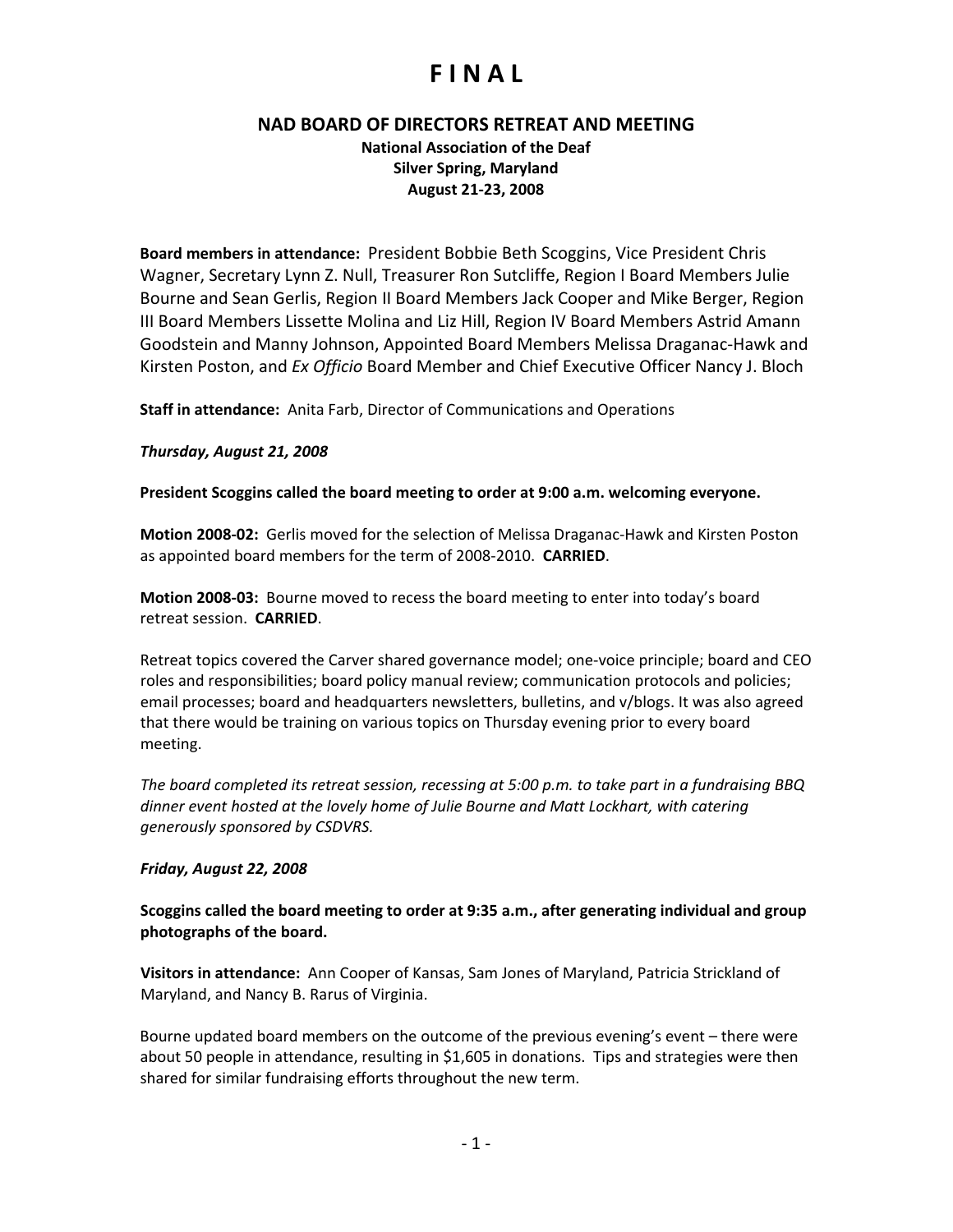**Motion 2008‐4:** Wagner moved to approve the July 5, 2008 pre‐conference board minutes as corrected. **CARRIED**.

**Motion 2008‐5:** Molina moved to approve the July 12, 2008 post‐conference minutes as corrected. **CARRIED**.

**Motion 2008‐6:** Molina moved to approve the July 6‐11, 2008 Council of Representatives minutes as corrected. **CARRIED**.

**Motion 2008‐7:** Sutcliffe moved to approve the NAD Board Policy Manual, as revised. **CARRIED**.

Reports or updates were provided by board officers, regional representatives and appointed members, followed by the chief executive officer who mentioned upcoming preparations for a new website by next July, with a new member/donor database.

*The board recessed for lunch.*

Wagner provided a slide presentation on his trip with headquarters staff to Philadelphia as the prospective site for the 2010 biennial national conference. This included review of space specifications for exhibit, ballroom, workshop, and related meeting rooms; conference dates and schedule; guest room rates; and neighborhood amenities and transportation options. Also discussed was a new framework for conference issue‐oriented papers and general workshops.

**Motion 2008-8:** Berger moved that the 50<sup>th</sup> biennial national conference take place in the heart of historical Philadelphia, Pennsylvania. **CARRIED**.

**Motion 2008‐9:** Gerlis moved that conference committee make the final determination of dates for the 2010 NAD Conference in Philadelphia. **CARRIED**.

Dialogue ensued on positive aspects of the recent 2008 NAD Conference in New Orleans, including enhancements board members wished to see at the next conference.

**Motion 2008‐10:** Molina moved that the NAD send thank you cards expressing appreciation to 2008 NAD Conference emcees, keynote presenters, and volunteers. **CARRIED**.

Wagner also touched base on plans for the fall 2009 NAD Leadership Training Conference (NLTC '09), to be located in one of three cities: Chicago, Columbus, and Indianapolis. Plans will be finalized at the January 2009 board meeting.

Board members had the opportunity to meet headquarters staff members, who introduced themselves and their line of work.

Scoggins then reviewed processes for evaluation of the CEO by the board and the board's self‐ evaluation. Next, a draft vlog schedule for 2008‐2010 was reviewed.

**Motion 2008‐11:** Wagner moved that Gerlis serve as vlog coordinator, including development of guidelines for production of vlogs. **CARRIED**.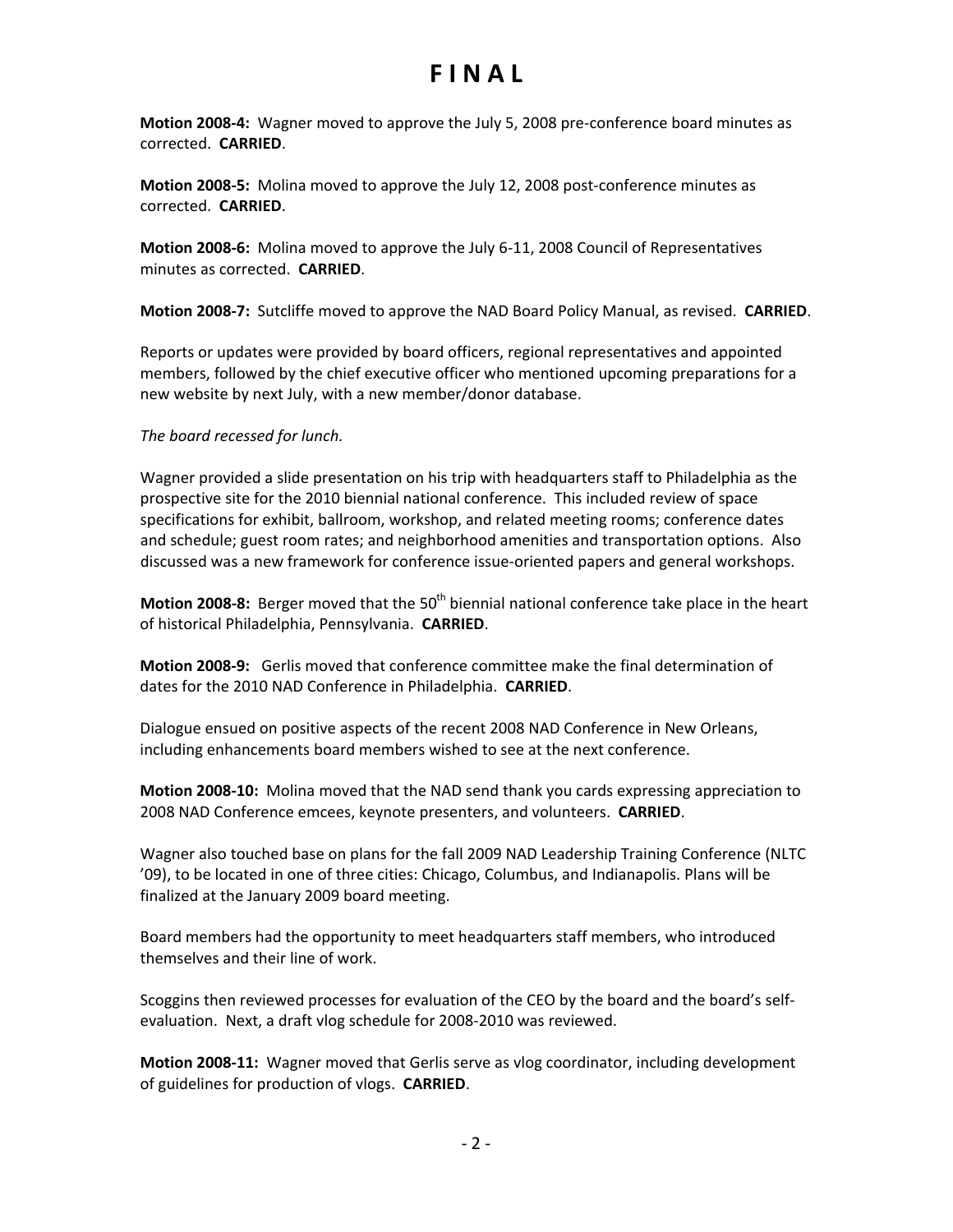Prospective meeting dates and locales for the 2008‐2010 term, with consensus reached as follows:

January 22‐24, 2009: Tampa Bay area (tentative) April 16‐18, 2009: Philadelphia, PA (at the 2010 NAD Conference site) October or November 2009: TBD (tied to NLTC '09) January 21‐23, 2010: TBD April 15‐17, 2010: Birmingham, AL (tentative) July 5, 2010: Philadelphia (pre‐conference) July 11, 2010: Philadelphia (post‐conference)

*The board recessed on Friday, August 22, 2008 to take part in a community open house at the NAD headquarters, from 4:00 to 7:00 p.m., with catering generously sponsored by Viable.* 

#### *Saturday, August 23, 2008*

**Scoggins resumed the board meeting at 9:00 a.m., with the excusal of Wagner.** 

**Visitors in attendance:** Ann Cooper of Kansas, Yerker and Nancy Andersson, Iris Gomes, and Nick Vera of Maryland.

Goodstein led the board in dialogue on regional responsibilities, which ended with consensus on development of a consistent communication plan among regional board representatives.

Next, the board began to review 2008 priorities and resolutions. With each, the board reached consensus on intent, background (past/current activities, if applicable), and committee assignments.

#### *The board recessed for lunch.*

Gerlis gave a brief presentation on various vlog backgrounds, with display of various examples. Board dialogue on color and shade preferences ensued. Transcripts versus captions were discussed, and it was agreed that vlogs would be three minutes or less.

**Motion 2008‐12:** Molina moved to accept the proposed CEO evaluation package, with evaluation to occur in three phases during the 2008‐2010 term. **CARRIED**.

The board then resumed and completed detailed review of 2008 priorities and resolutions, with updated documents to be posted immediately after this board meeting. This led to dialogue on strategic and standing committees for the new term, chairs for each, and the role of board and headquarters liaisons.

Hill shared a letter and petition for establishment of a Gay, Lesbian, Bisexual and Transgender (GLBT) section. Fifty members of the NAD in good standing are required for section formation.

**Motion 2008‐13**: Hill moved that the NAD approve formation of a Lesbian, Gay, Bisexual and Transgender (LGBT) section pending headquarters confirmation that section requirements have been met. **CARRIED**.